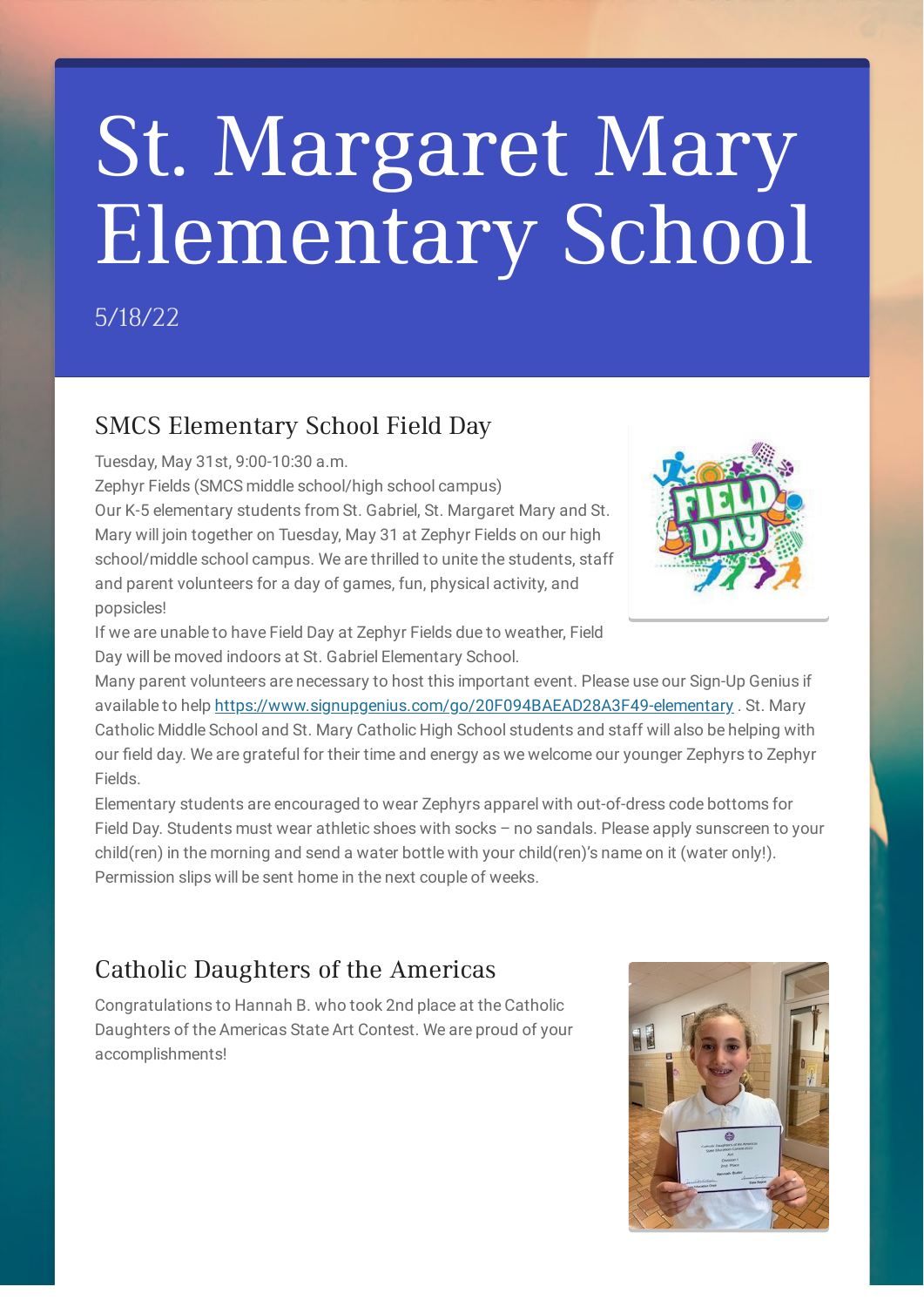#### Last Day of School

June 3rd is the last day of school for the 2021-2022 school year. Dismissal is at 11:30 AM. There is **no** after school care available on this day.

If you have a preschool or 4K students please watch for an email about dismissal options on June 3rd.

## YOU ARE INVITED TO A DONUT AN **COFFEE**

### **FAREWELL**

**JUNE 1ST, 2022** 7:10AM-7:40AM

**SMM PLAYGROUND** 

We thank the following staff for their dedication to the students and families of St. Margaret Mary. We wish them well on their new adventures!

**Rhex Arboleda Tina Fairweather** Jennifer Kurzynski

Sara Davis **Chrissy Goethel** Nada Newcomb Katie Weber

**Lauren Elwing Heather Gruber Brittany Powers** 

#### 2022-2023 School Year Registration

It's an exciting time of year at St. Mary Catholic Schools, as our teachers and students enter the final days of the 2021-2022 school year. As we look forward to summer, plans are also being made for the upcoming 2022-2023 year. The new program we launched for registration last year has made the transition process between school years easier for our families. Existing SMCS students will automatically be enrolled into the next grade.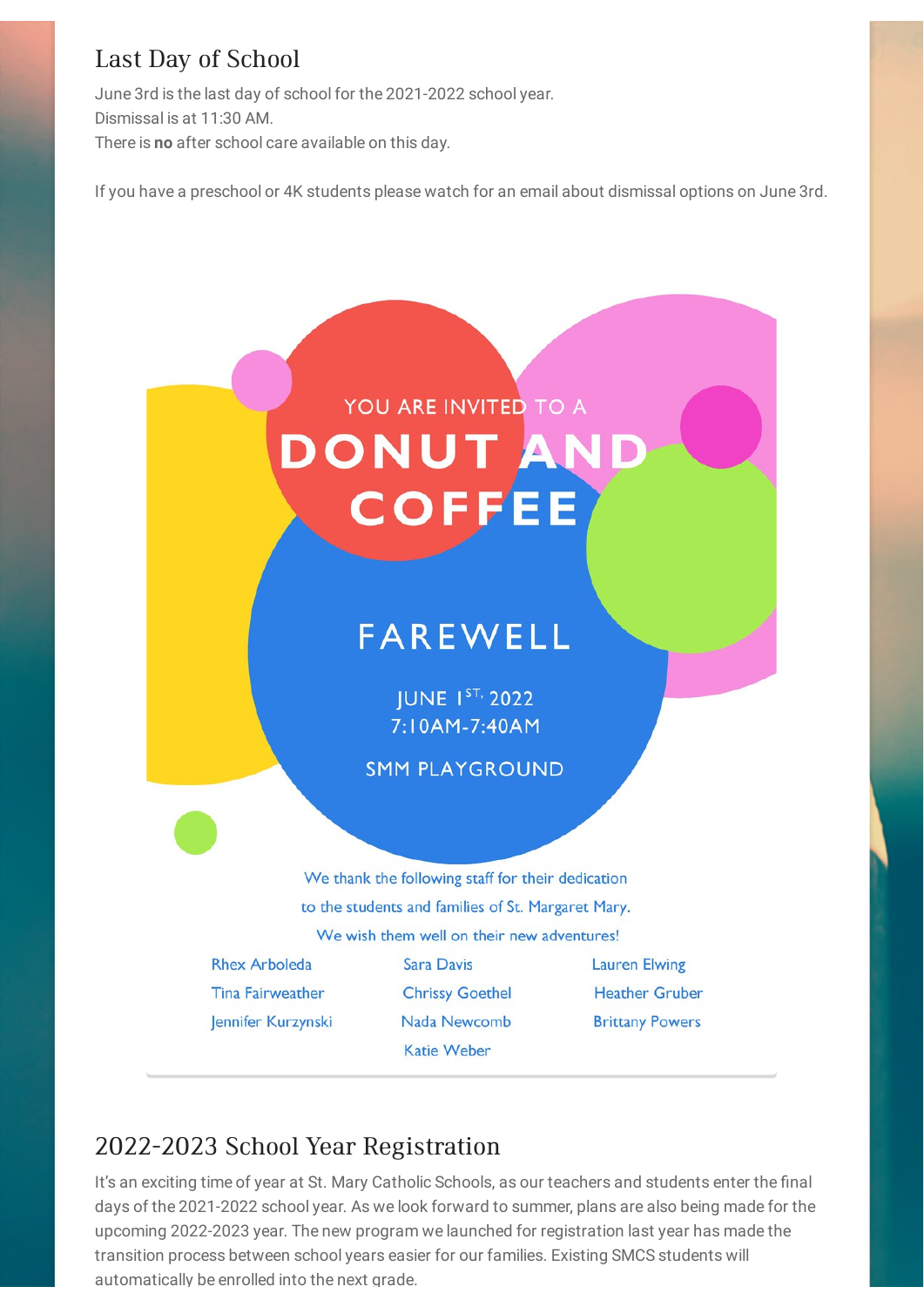**If your plans have changed and your student will no longer attend SMCS this fall, please email Enrollment Coordinator Martha Barraza [mbarraza@smcatholicschools.org](mailto:mbarraza@smcatholicschools.org) and we will update our records accordingly.**

#### SMCS Sports Camps

**Registration for Tennis, Girls Volleyball, Boys Basketball, Girls Basketball and Football summer camps is now open. Please register early. Camps are open to any student from any school.** [https://tcces.ejoinme.org/MyPages/2022SMCSSportsCampRegistrations/tabid/1293018/Default.as](https://tcces.ejoinme.org/MyPages/2022SMCSSportsCampRegistrations/tabid/1293018/Default.aspx) px

**Registration for Fall ZFL Flag Football League (Grades 3-6, 2022-2023 School Year)** <https://tcces.ejoinme.org/MyPages/U9U13ZephyrsFootballLeague/tabid/1118331/Default.aspx>

#### Upcoming Events

**May**

**Sunday 22nd** Fang Reading Club Timber Rattler Game 1:10PM **Tuesday 24th** 1st grade to New Zoo Divine Mercy Chaplet 9:30 AM **Wednesday 25th** SMCHS Graduate Walk Through 8:30AM **Thursday 26th** 5th Grade Recognition **Friday 27th** No school **Monday 30th** No School **Tuesday 31st** Field Day 9:00AM

#### **June**

**Wednesday 1st** Donut and Coffee Farewell Social 7:10-7:40AM All School BINGO 1:00PM 3rd and 4th grade to Rocket Park **Thursday 2nd** Liturgy 8:00AM Cleaning Day! **Friday 3rd** Last Day of School 11:30 dismissal **Monday 6th** Camp Zephyr Starts

Please see the system calendar for upcoming events. <https://smcatholicschools.org/smcs-system-calendar/>